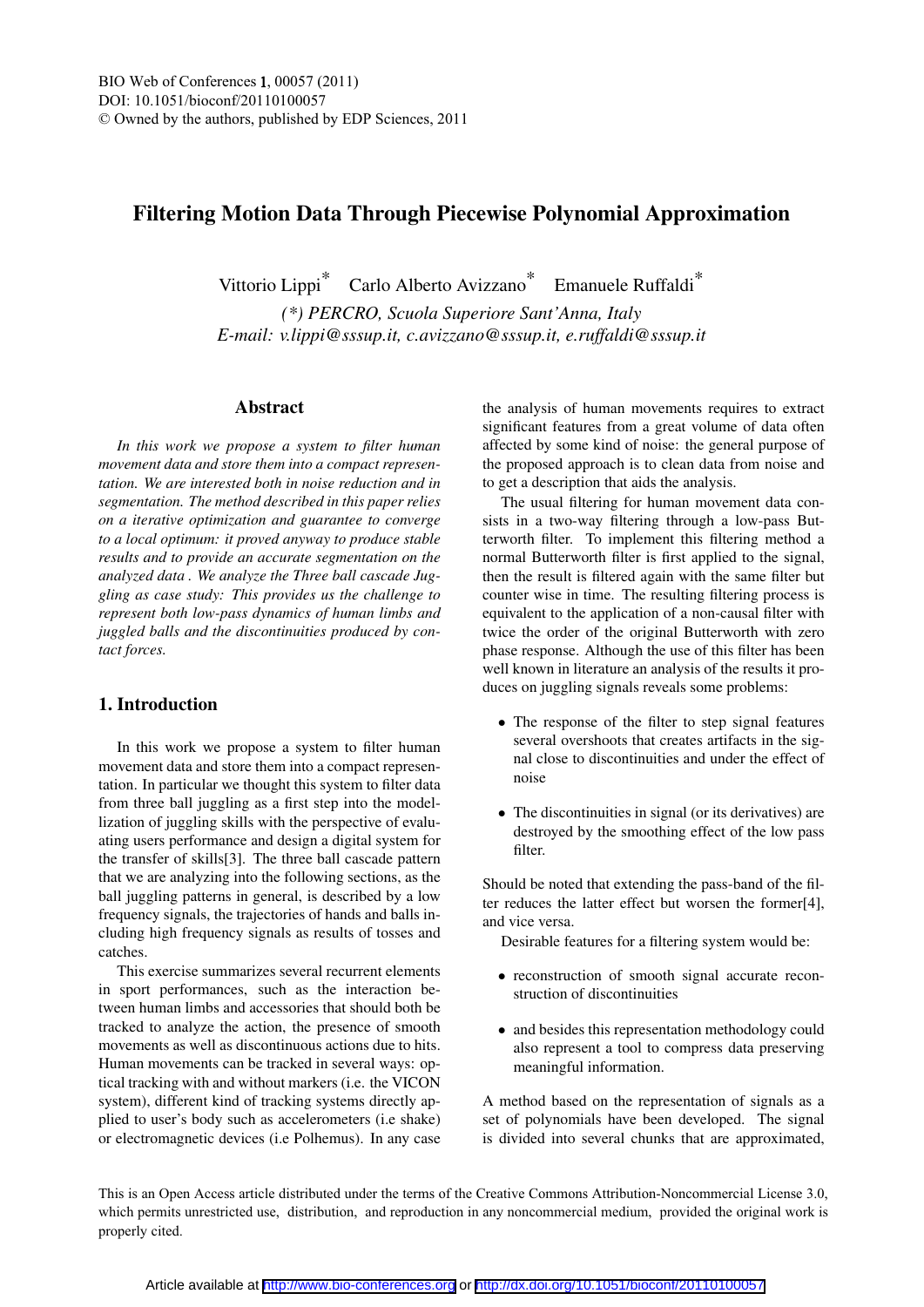

Figure 1: Step signal filtered forward and reverse with a fourth order Butterworth filter. Notice the overshoot.

through minimization of quadratic error by a polynomial of order N. The order of the approximating polynomial is set by the user as a parameter, the number of chunks and their bounds is adjusted iteratively by an algorithm designed to optimize them according with the loss function:

$$
E = \epsilon + K \times M \tag{1}
$$

Where  $\epsilon$  is the quadratic error over the whole signal and  $M$  is the number of chunks the signal has been divided in,  $K$  is a regularization factor. The algorithm works iteratively assuring a decrease of the loss function at each step, this cannot avoid local suboptimal minims. The method is applied to mono-dimensional signals, components of a vector signal such as position are to be processed separately.

## 1.1 Generalization of the Concept of Phase

An important feature that should be preserved during the analysis of movement patterns is the phase between different variables, hence the representation should not alter it. The definition of phase, in the context of human movement analysis can vary: e.g. the three ball cascade juggling, that we are analyzing in section 3, is cyclic pattern, in general not strictly periodic. We can generalize the concept of phase between signals in several ways: e.g. considering the instant phase between two non periodic signals through Hilbert transform[2] or assume signal periodicity and measure the displacement in time between the periods in two samples (the concept of period should be generalized to be computed locally or else to take in account an average over all the cycles into the signal).We will see how the proposed method, preserving and recognizing signal discontinuities, will

make data segmentation easier and hence fit with the latter approach to phase generalization.

## 2. Method Specifications

## 2.1 Overview

The methods described in this report consist into an approximation of the signal through a set of polynomials, each one approximating a chunk of the signal between two knots. This is not a spline: discontinuities are allowed on the knots and the approximation in each chunk is not affected by other chunks.

## 2.2 Parameters, Data and Objective Function

The order of the interpolating polynomials O must be set at the beginning and it is not changed The number of chunks is not defined a priori, it is optimized by the algorithm The position of the knots defining the chunks is optimized by the algorithm The loss function minimized during the optimization is the sum of the square error (square root of the sum of squared residuals) and the number of chunks multiplied by a scaling factor  $K$ set by the user that acts as a regularization term. Being  $f(t)$  the original signal,  $\hat{f}(t)$  the filtered one, ti the time the  $i^{th}$  sample has been sampled and  $N_k$  the number of knots the loss function can be expressed as:

$$
L = \sqrt{\sum_{i=1}^{n} (f(t_i) - \hat{f}(t_i))^2} + K * N_k
$$
 (2)

## 2.3 Optimization Algorithm

The algorithm can be summarized into the following steps:

- i. Define the order of the approximating polynomials  $\overline{O}$
- ii. Define the regularization parameter K
- iii. Define a set of knots. The number of knots Nk will change during the execution
- iv. Compute the approximating polynomial over the chunks of signal defined by the knots
- v. Compute the cost function  $L(2)$
- vi. For each knot: remove it if it produces an improvement into the cost function
- vii. Compute the cost function L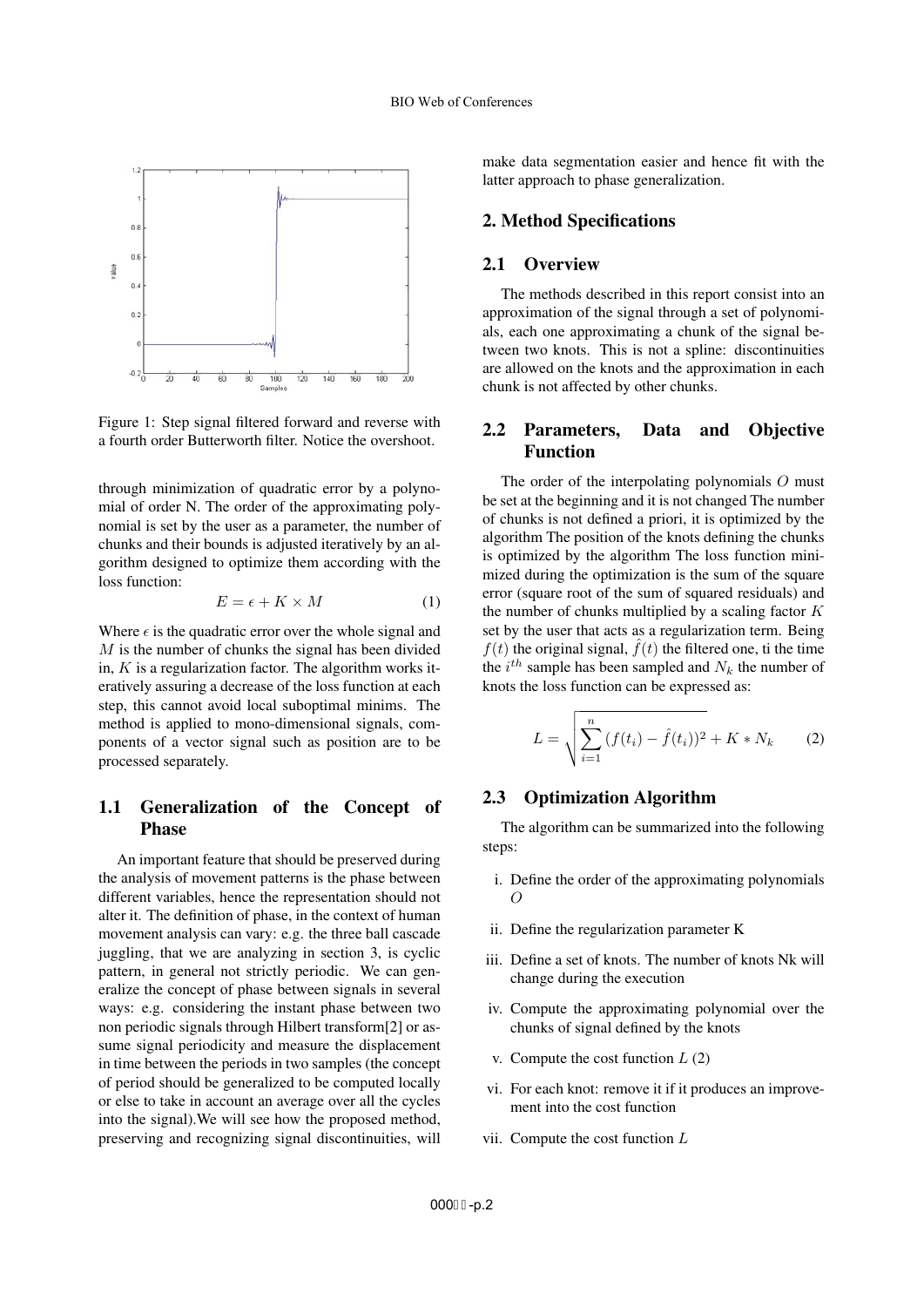- viii. For each chunk: split it if it produces an improvement into the cost function
- ix. Compute the cost function L
- x. For each knot: move it into the position that minimizes the square error and hence loss function
- xi. If the modulus of the improvement of the cost function is under a given threshold then STOP
- xii. Repeat from step iv.

## 2.4 Notes on the Algorithm

The filtering function can be expressed by the knots set and the polynomials coefficients. In this sense the algorithm gives a compact representation of the filtered signal. The expression 'for each knot' in the previous explanation means that an operation is applied to each node separately in a given order (from left to right). In general the order nodes are optimized can lead to different solutions (local minims). In practice, on three ball cascade juggling the algorithm showed a convergence to the same solution even when the signal was reversed. At each iteration of the algorithm the loss function is improved or keeps the same value this gives sense to the stop condition based on the modulus of the improvement (step xi.) In the general case the order can affect the solution found by the algorithm. On juggling data the knots happened to converge likely to catches and tosses points The choice of the regularization parameter K affects sensibly the result. So far it should be tuned making some trials and comparing the number of expected discontinuities in the signal or/and its derivatives with the number of thresholds obtained.

There are other known techniques to approximate a function with piecewise polynomial presented in literature as general methods such as e.g. moving knot splines. The described method rose in the context of gesture analysis to address the practical issues explained through the introduction: while we can expect that this nonparametric method can be unsuitable in the general case the aim of this paper is to evaluate it in this specific context.

## 3. Case Study

We sampled the movement of a juggler performing the *3 ball cascade* together with the positions of the juggled balls. we used the VICON optical tracking system at  $100Hz$  sampling rate. We chose  $K =$ 100 and  $O = 2$ . As example we considered the results obtained on the vertical component of balls trajectory: excluding the first and the last nodes that are



Figure 2: Adaptation of knot number and position through five steps. The original signal, plotted in green, consists in a step function followed by a linear and a parabolic ramp, perturbed with an uniform distributed white noise. The approximated signal is displayed in red, knots are displayed as blue hexagrams.